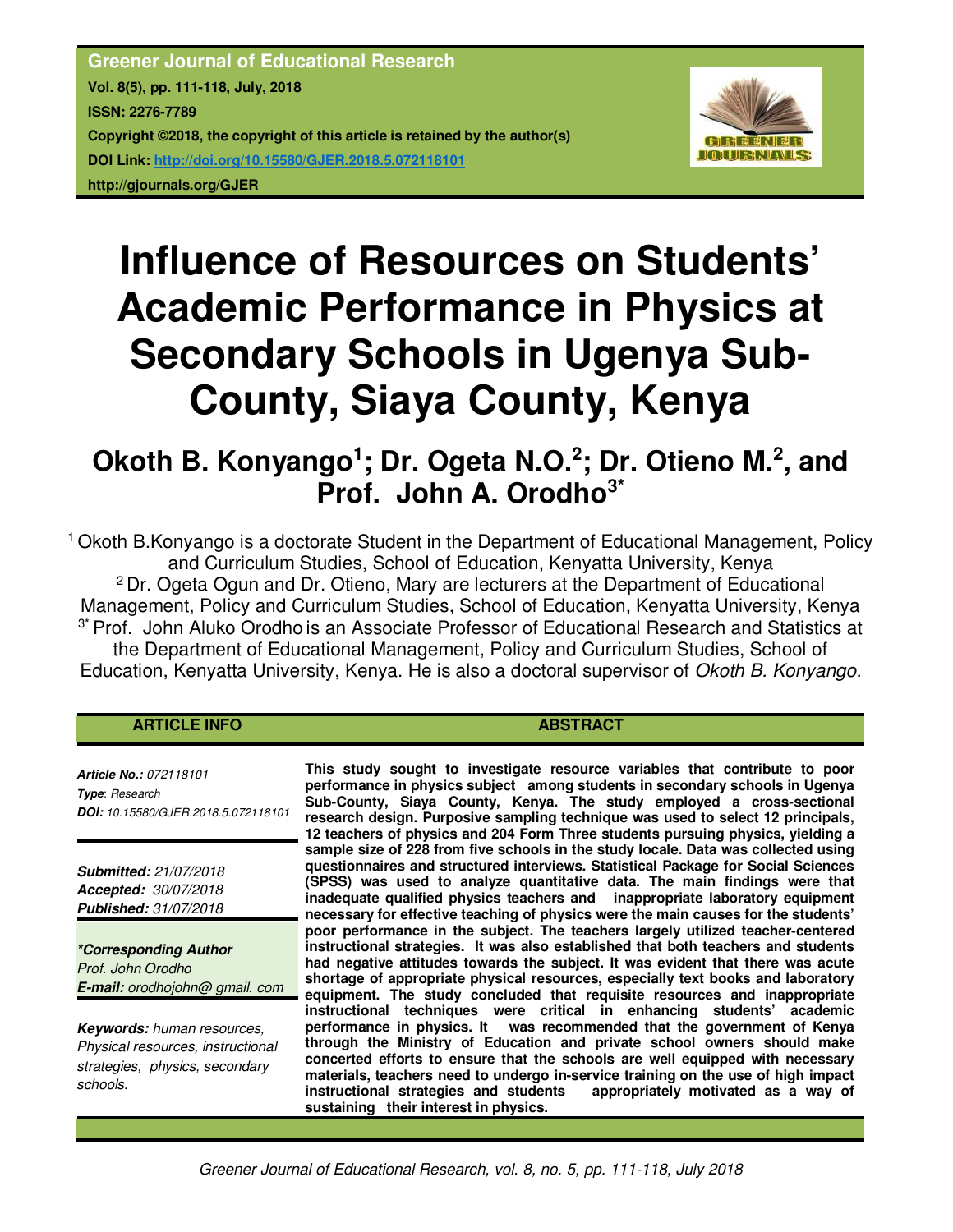#### **1.0 INTRODUCTION**

#### **1.1. Background to the Study**

Available research evidence indicates that despite previous efforts by many schools to improve the performance of students generally, and performance in science subjects specifically, there is still very poor students' academic performance among secondary school students globally (Alshami,2013; Anderson,2004; Fabio & Laura,2010; KNEC,2016). Kenya has been following the 8:4;4 education system which means eight years of compulsory primary education, four years of secondary education after which students are expected to sit for the Kenya Certificate of Secondary education examination (KCSE) after which students are expected to take at least 4 years to pursue tertiary education institutions for specialization in various professionals(Republic of Kenya,2012). Such institutions include universities, technical and vocational institutions, health education colleges, business education institutions and teacher education colleges. The education and training policy emphasizes on the need to promote science and technology education in secondary schools to be able to meet future science and technology challenges and enable the state become a middle-industrialized country by 2030 (Republic of Kenya, 2010).

The essence of teaching is to bring about a positive change in the behavior, attitude and thinking of the learner (Orodho,2017a). However, for curriculum changes to be successful, professional development amongst teachers must be considered (Orodho, 2017a) alongside appropriate instructional strategies. In the Kenyan context, Strengthening Mathematics and Strengthening Mathematics and Science Education (SMASE) in-service training programme was set up as an intervention measure in 1998 following dwindling quality of teaching and learning in mathematics and sciences (SMASE, 2003). The mean scores for science, particularly physics, and mathematics have remained well below the expected margin in most secondary schools in the country (Kenya National Examinations Council, 2015).

The low school performance in science subjects, particularly Physics, may therefore, have a negative impact on upward mobility of many nationals and households with poor performers. The significant role of science in the attainment of Sustainable Development Goals (SDGs) and the attainment of Vision 2030 has prompted the Government of Kenya's education policy to make it compulsory for each student to specialize in at least two of the three subjects namely physics, chemistry and biology offered at the secondary school level (KNEC,2015). This is against the background that physics performance has been erratic in performance index in the country and Siaya County in particular (KNEC: 2016). It is against this background that this problem was premised.

#### **1.2. Review of related literature**

Researches at the international, continental, regional and national levels have made strides in an attempt to understand the factors that are associated with poor students' academic performance (Sutton, 2011;

In the United Kingdom, (Sutton, 2011), teachers are by far the biggest resource in schools. Research has found that teachers are the most important factor within schools that policy makers can directly affect to improve student achievement. Having a very effective rather than an average teacher raises each pupil's attainment by a third of a GCSE grade.

At the continental context, Jerry (2009) carried out a study in Nigeria where the performance in science subjects was very poor in the secondary schools. The findings were in tandem with that of Akinola (2006) which established that among the factors that contributed to students' poor performance were inadequate learning facilities in the secondary schools which include science equipment and laboratories, shortage of qualified and devoted instructors, lack of ability of the scholars to do well in practical and the teaching methodology used by the teachers (Akinola, 2006).Most of the text books used in secondary schools are written by foreign authors who use complex language which is difficult for students to follow.

In Malawi, Dzana (2012) factors that contributed to the decline were; lack of science equipment, lack of enough and quality text books, students' perception that science subjects are hard, student's laziness and too little time allocated to practical lessons. A study on factors associated with high school learner's poor performance (Andile & Moses, 2011) in South Africa where education and training during apartheid was characterized by the underdevelopment of human potential and that of blacks in particular. The teaching and learning of mathematics, science and technology were the hardest hit (Department of Education, 2001). The researchers classified the factors that led to poor performance into two; direct influences which include teaching strategies, content knowledge and understanding, motivation and interest, laboratory usage and syllabus non-completion. The indirect influences include parental roles and language, (Thomas & Pedersen, 2003), argues that a common maxim in the educational profession is that one teaches the way he or she was taught .This suggests that, for example and educator who was educated in an incompetent manner will have learnt bad practice and is likely to use such in teaching others.

Regionally, Tilya(2009) avers that, inadequate qualified teachers to handle science subjects has contributed extensively to the high number of unqualified teachers who teach in schools that lack the basic necessary equipment to impart knowledge to the learners. There has been an acute shortage of qualified mathematics and science teachers in secondary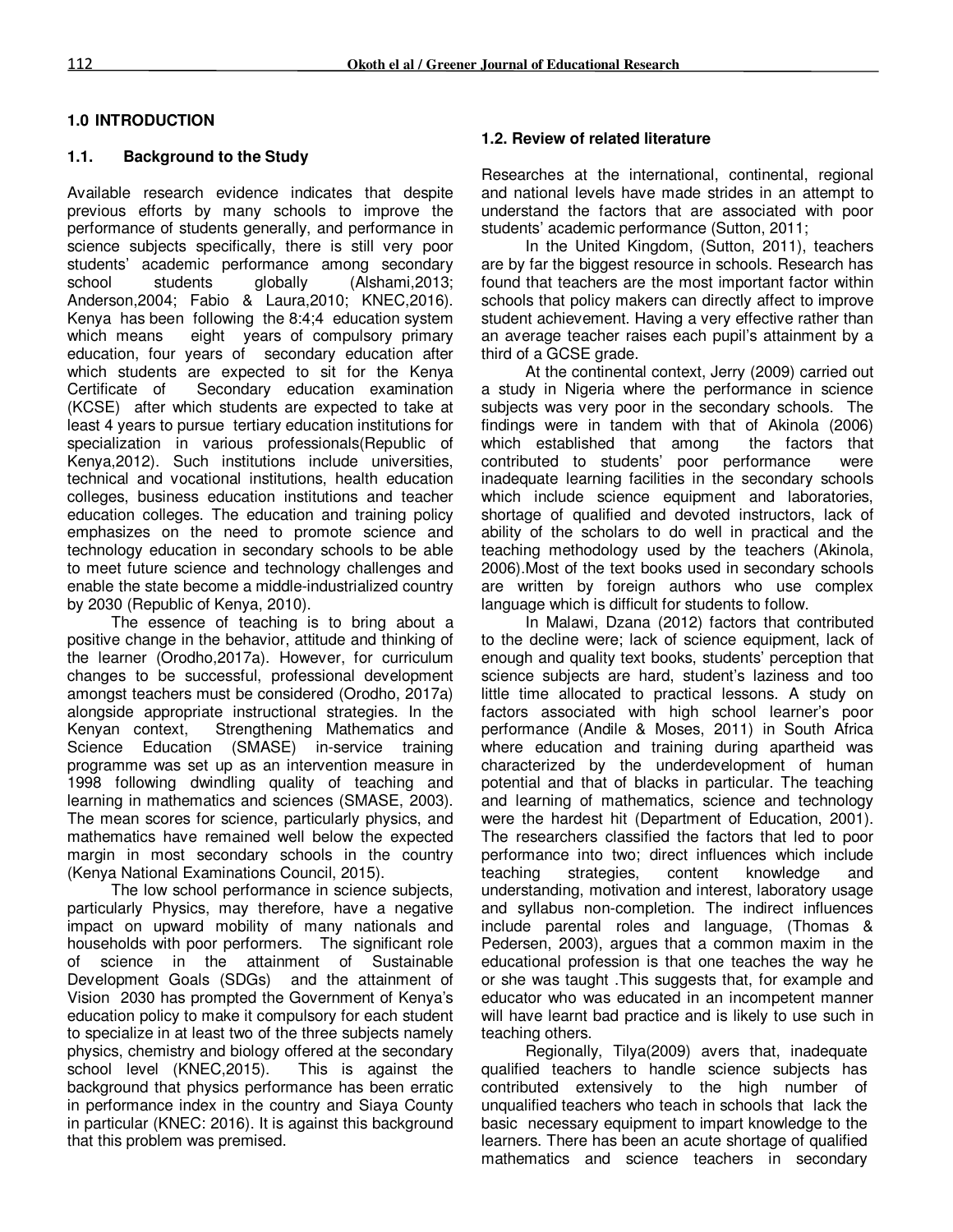schools. In Tanzania, for example, inadequate science teachers forced the government to train form six leavers for few months in order to try and cover this gap (Tilya, 2003). Performance of science in Tanzanian education sector starting from the primary sector, secondary sector, tertiary sector and the university, (COSTECH 2008). A study done to learn more about the situation of science teaching in Tanzania revealed that most teachers used transmission (chalk and talk) rather than interactive, learner-centered pedagogy (Tilya, 2003). Teachers were seen to be authoritative, dogmatic and inflexible (Chonjo, Osaki, Posi & Mruti l, 1996). The researchers established that the learning environment includes all the facilities, infrastructure available at the place where the school is located and all that can be found within the school surroundings.

In Tanzania, Siwel and Kizito (2008) investigated the effects of students' preferences in science subjects; does this affect their performance? (Siwel & Kizito, 2008), a case of Udzungwa secondary school, kilolo, Iringa, Tanzania. The study aimed to determine students' preferences for science subjects establish the relationship between students' preference and performance on science subjects, identify the effect of preference on performance then suggest ways to improve such relationship in order to enhance better academic performance and reinforce students' interests or preferences in science subjects. The researchers concluded that, guidance and counseling should be offered to the students particularly to those aspects which affect their future and should not be given too much freedom to opt on the issues that affect their future ,the government should make science subjects compulsory so as to avoid the possibility of losing some potential future scientists who might have dropped optional subjects and schools are to be guaranteed of enough teaching/learning facilities like books, laboratory tools and other facilities to make learning conducive. The problem is furthered by the cultural belief system in which teachers are regarded as elders and are to be respected and not challenged by students. In another study, (Osaki, 1999) found that in many schools, pupils read teachers notes instead of text books, and hence teachers are the main source of information and knowledge. The students may have textbooks, but choose to rely on teachers notes. These notes often encourage rote learning in order to pass examinations. The use of textbooks by pupils for reference and homework is not always effective especially for those in forms one and two (Tilya, 2003).

Although pupils bring textbooks in class, teachers rarely give any task requiring them to make use of the text book during the lesson. Some students may read the text books regularly, but, when reviewing for tests and exams they revert to reading the teachers notes (Osaki, 1999). In the classroom science is usually presented as a rigid body of facts, theories and rules to be memorized and practiced, rather than a way of thinking about and understanding natural phenomena (Tilya, 2003). The situational analysis study ( Chonjo et

al,1996) also revealed that science teaching was in a poor state with regard to necessary inputs in the schools for example. books, laboratory supplies, good teachers and teaching and learning processes(classroom presentations, teacher-pupil relations, management of teaching and learning resources and professional development and support). Lack of sufficient resources in addition to poor teaching affected the learning outcomes in terms of student performance in examinations, participation in innovative science activities, Osaki (1999) suggested professional development of the teachers as a temporary measure, while a more long term solution is awaited. Professional development was recommended in order to raise teacher awareness and understanding of a variety of professional skills that are still at a low state. Among these are; the use of textbooks to promote independent learning, the use of learners existing ideas and environmental experience in teaching, effective questioning in classrooms and management of student practical work.

 In the Kenyan context, Khatete (2007) and CEMASTEA (2012) have also profiled critical challenges in ensuring quality science education to create a competent human resource base. This is clear due to the poor performance of students in examinations, and especially in mathematics and science subjects (National Examinations Council, 2017). The teaching approach that the teacher adopts in order to bring about this positive change is very important. The traditional teacher-centered lecture (chalk and talk) approach, which emphasizes the transfer of knowledge and skills and rewards memorization, is the predominant teaching format in secondary schools in Kenya as well as most of the sub-Saharan countries (Orodho,1996; KNEC,2016). Orodho (1996) writing on correlates of students' academic performance in physical sciences among secondary school students in Kenya established that, most physical science teachers used teacher-centered instructional strategies including chalk and talks most of the time, while a student jots down notes mainly for the purpose of passing exams. This method does not allow much room for critical analysis of issues but rather makes students to duplicate the notes given by teacher (KNEC, 2016; Orodho, 1996; Orodho,2013). In this teaching approach there is very little interaction between the teacher and the students or among the students themselves in the classrooms. Students hardly ask any questions and the teachers rarely provoke students by asking critical questions (KNEC, 2015). Various studies have reported outdated teaching practices and lack of basic content knowledge have resulted in poor teaching standards in secondary schools in Kenya (COSTECH 2008).

#### **1.3 Statement of the problem**

Despite the fact that Physics plays an important role in the development of the scientific base necessary to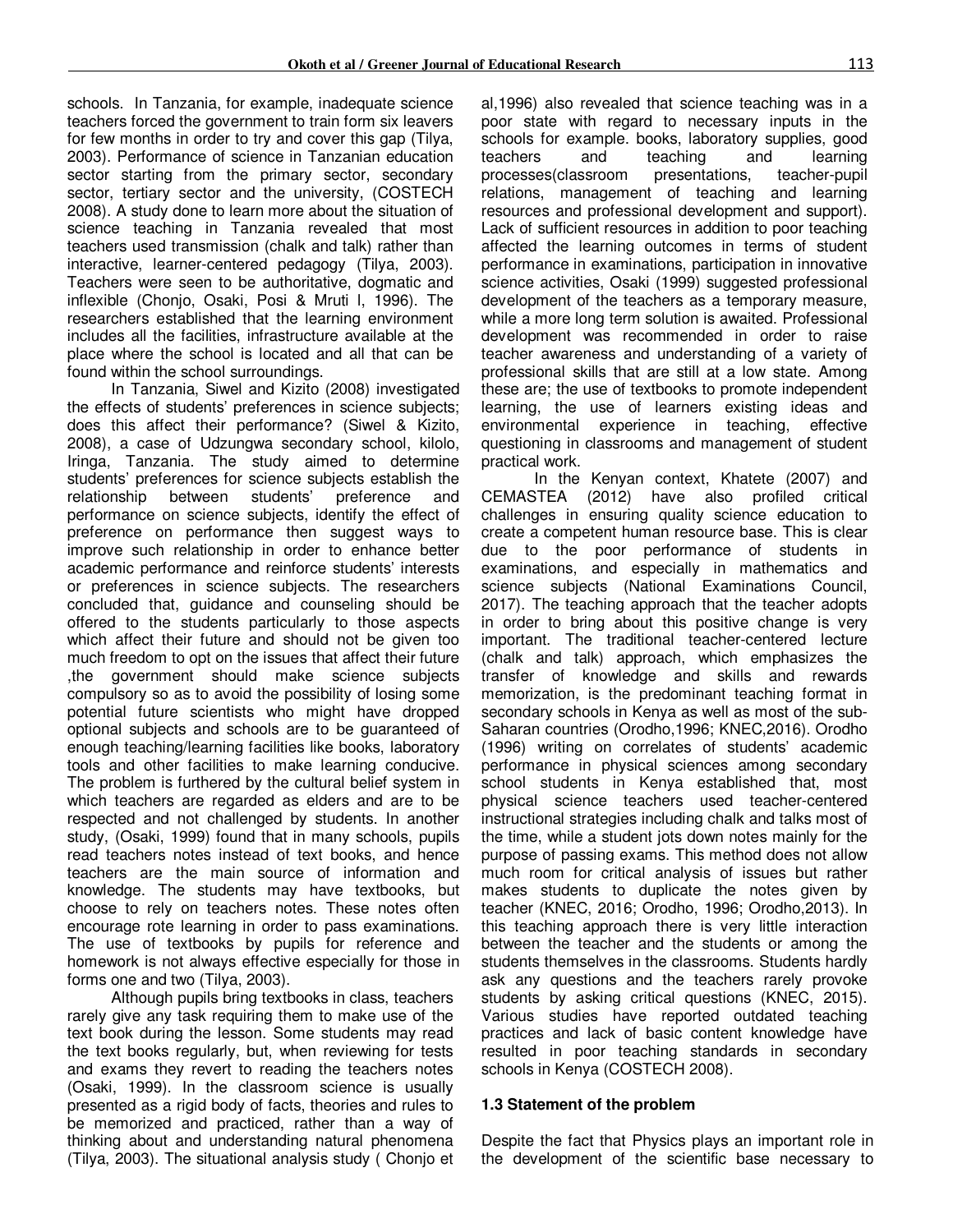become industrialized as envisaged in Kenya's Vision 2030, the students' performance in the subject has been on the downward trend in recent years in the study locale (KNEC, 2015). Innumerable efforts in trying to improve the performance of science subjects have been witnessed since independence. The main problem was whether resources could have critical causes of this trend in Ugenya Sub-County, Siaya County, Kenya.

#### **1.4. objectives**

To evaluate the availability of teaching and learning materials in secondary schools in Kenya. The related objective was to examine whether the teaching and learning environment is conducive for effective teaching and learning to take place to enable students perform well in national examinations.

### **1.5. Theoretical framework**

The Social constructivism in the classroom, an education theory by Rodrigues (1998) guided this study. While interpreting the Rodrigues (1998) theory, Orodho (2017a) argues that in this theory, the focus tends to shift from the teacher to the student or learner in the constructivist classroom. The constructivist model advocates for the active involvement of the learners when they are involved in their own process of learning. In the constructivist learning scenario, the main activity is the learner solving problems and using methods of inquiry in asking questions and critically investigating a topic by using a variety of available resources to find solutions to the problem. The teacher is seen as a facilitator who attempts to structure an environment in which learners organizes meaning at a personal level. In the model, presentations of problems, scenarios and pertinent ideas can be advanced by discussion which would be guided by means of effectively directed questions organized and structured by the teacher. Khatete (2007) also argues that, constructivism brings about the desired outcome of conceptual change by creating a conflict between the students naïve ideas and the accepted scientific ideas. In this context, the role of the teacher is to establish the learners ideas in a given conceptual area and then introduce analogues of accepted scientific concepts, so that the learner can compare their own conceptions with accepted concepts.

In line with constructivism as advanced by Rodrigues (1998), the students need to be exposed in practical activities whereby they are supposed to carry out experiments on their own and draw conclusions. The performance depends with every step in the learning process. If the teachers are not competent enough they will not be able to implement the syllabi, therefore, the content taught may not be what is expected and the methodology will not be appropriate hence the poor performance. It is a two-way process; the wrong interpretation of the syllabus will lead to poor results and if the syllabus is not appropriate to the level of learners, they will not be able to apprehend. Lack of enough

resources and materials including text books and laboratory equipment. lack of students' exposure to model examination questions contributes a lot to poor performance of science subjects in secondary schools. The constructivist theory by Rodrigues (1998) can also be examined in line with the concept of science. The word science comes from Latin word Scientia, which means knowledge; it is a systematic enterprise that builds and organizes knowledge in a form of testable explanations and predictions. In modern usage science often refers to a way of pursuing knowledge itself.

### **2.0. METHODOLOGY**

The study employed a cross-sectional survey research design. The design was considered appropriate since it facilitates in describing the status of phenomena without manipulating it (Orodho, Nzabalirwa, Odundo, Waweru & Ndayambaje,2016; Orodho,2017) Purposive sampling was used to select a total of 12 principals, 12 physics teachers and 204 students to yield a sample size of 228 participants from five schools in Ugenya Sub-County were involved. Out of the 12 principals, 4 were physics teachers making a total sample of physics teachers to stand at 15. The study employed a questionnaire for students and teachers and interviews for physics teachers. questionnaires were pretested to determine their validity and reliability. Quantitative data from questionnaires were analyzed by the aid of the Statistical Package for Social Sciences (SPSS) (Asamoah,2015; Orodho, Bizimana, Ampofo and Ndayambaje,2015; Orodho, Khatete & Mugiraneza,2016). The qualitative data were analyzed manually to generate pertinent themes along the objectives of the study. The data generated were triangulated in order to get appropriate explanations and interpretations of the research findings. The quantitative results were displayed in tabular format while the qualitative data were displayed in narrative form.

#### **3.0 FINDINGS, DISCUSSION AND IMPLICATIONS**

One of the objectives of the study was to investigate the adequacy of qualified physics teachers in the study locale of Ugenya Sub-County, Siaya County. The teachers were requested to indicate their highest level of academic qualification and results indicated in Table1. The data carried in Table 1 indicates that there were 2 out of 16 teachers of physics, constituting 12.5% of the sample, who had no qualifications required to teach the subject. It was also noted that 25% of the physics teachers had Diploma level qualification. This implies that slightly over one third of the teachers had at least a Diploma level of training.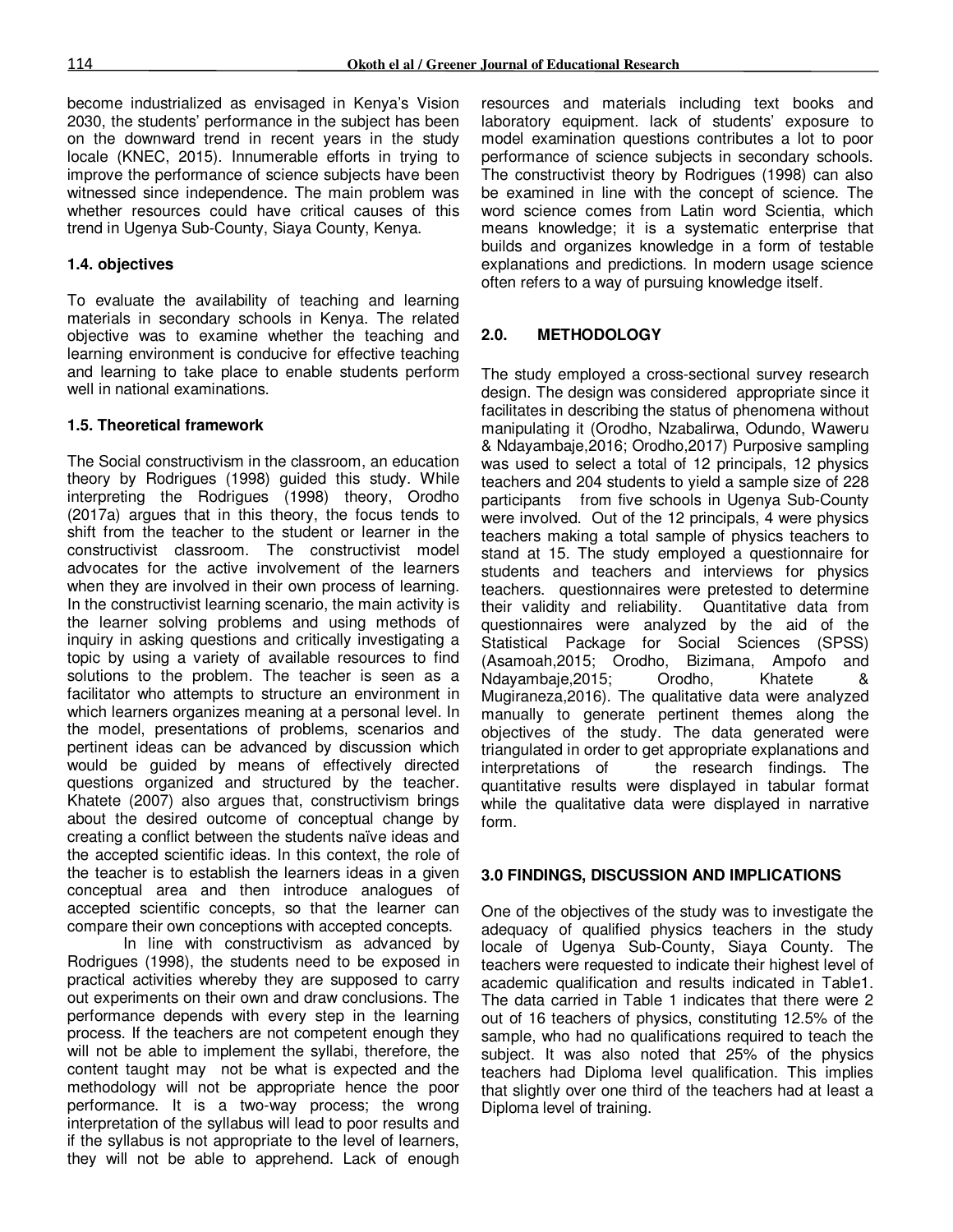|       |               | Frequency | Percent | Valid Percent | Cumulative<br>Percent |
|-------|---------------|-----------|---------|---------------|-----------------------|
|       |               |           |         |               |                       |
| Valid | (BOM) Teacher | 2         | 12.5    | 12.5          | 12.5                  |
|       | Diploma Level | 4         | 25.0    | 25.0          | 37.5                  |
|       | Degree level  | 10        | 62.5    | 62.5          | 100.0                 |
|       | Total         | 16        | 100.0   | 100.0         |                       |

**Table 1: Qualification of Physics Teachers in Ugenya Sub-County**

The results also show that about two thirds, constituting 62.5%, of the teachers of physics had a degree level qualification. A further investigation using interviews indicated that these teachers were actively engaged in teaching other subjects such as Mathematics and some did not qualify to teach physics. It was also revealed that most of these teachers did not have teaching experience beyond five years of teaching physics. Nonetheless, it was encouraging to note that one third of the teachers were national examiner of the subject under the Kenya National Examination Council, (KNEC).

During interview with of the teachers of physics, two of them concurred that:

 ..teachers qualification and students environment do not influence students poor performance in physics. The causes are many but teachers' methods of teaching influences poor academic performance. ..in addition, the work load and shifting from one subject to the other are also contributory factors.

The citation above seems to strongly suggest that the teachers of physics are overburdened with large teaching load. The interviews with the teachers further confirmed that:

Teaching over 30 periods in a week in different subjects is one of the main causes of poor performance. In fact, the work load is so large that one cannot have time to plan practical approaches to teaching effectively.

The students were asked what they thought about the subject and whether they would recommend other students to pursue the subject. Student's response were that:

Teachers of physics do not make the subject interesting like other subjects. They just make us make a lot of notes and we do not follow. Most of the time, we do not perform any individual practical. The teacher relies on demonstrating as we watch.

The foregoing citation indicates that teacher's methods of teaching and learning materials contributes to poor<br>performance. The teachers of physics are not The teachers of physics are not motivating the learners and it is evident that the attitude towards the subject is not conducive for effective learning of physics.

Interviews with principals indicated that they were in agreement regarding the causes of students' poor performance in physics. It was evident that:

> various factors among them negative attitude towards science subjects, lack of exposure of both teachers and students , lack of the necessary materials required during the process of teaching and learning sciences, lack of laboratories and laboratory equipment and well trained laboratory technicians

From the foregoing citation from secondary school principals teaching physics, it is evident that no single factor can be pinned down as being the cause of the observed poor performance in physics.. Discussion of the findings

The findings of this study indicate that poor performance in physics among secondary school students in the study locale in Kenya is due to various factors among them negative attitude towards science subjects, lack of exposure of both teachers and students, lack of the necessary materials required during the process of teaching and learning sciences, lack of laboratories and laboratory equipment and well trained laboratory technicians. Science students are not well equipped with the relevant knowledge they require in order to pass their examinations and even practice science related activities after graduating.

Teachers are by far the biggest resource in schools (Sutton, 2011), improving the teachers' effectiveness would have a major impact on the schools' performance hence increasing the attainment of children across the education system. This is similar to the results of this study where the researcher found that the students fail science subjects due to lack of competent science teachers. A teacher is the most important factor within schools that policy makers can directly affect to improve students' achievement. Schools which have text books, laboratory equipment and other necessary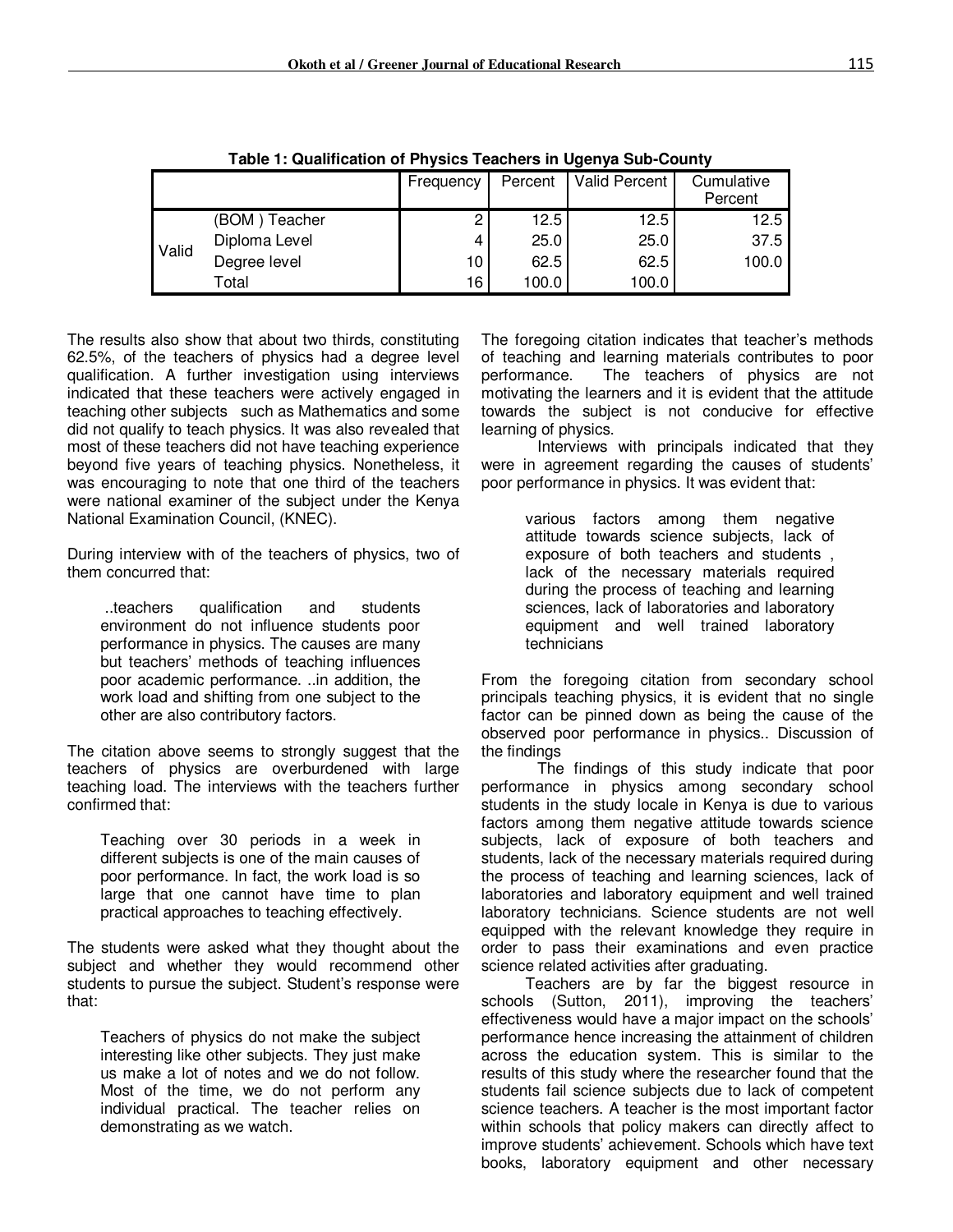resources perform much better than schools which do not have these resources (Cyril & Lucas 2010). In this study, the schools which do not have these resources were found to be performing poorer than the schools which had the resources in place.

There are marked differences in the students' interests in science subjects (Siwel & Kizito, 2012; Orodho, Waweru, Ndichu& Thinguri,2013). Some of the students have a feeling that the science subjects are tough for them hence they shy away and do not select them. In this study, the responses showed that students' negative attitude towards science subjects really affects their performance. They feel that those who take sciences are doomed to fail. Students need to have a positive attitude and this will make them change the perception 49 towards science subjects which will eventually lead to them liking the subjects, devote some extra time for revision and discussions hence better results (Republic of Kenya/UNICEF,2012).

The study locale being a rural background, their entering behavior of students seem to be low. The findings are consistent with Orodho (1996) study in Kenya. According to his study, student-related factors affecting performance in science subjects, especially biology in the municipality are; primary school science which provides a requisite background for biology at secondary school level, interest in biology (theory and practical) provides a force for learners to participate in the learning process, their ability to carry out the practical effectively and students' ambition and attitude towards biology.

The results similarly are in tandem with those of Andile and Moses (2011) as well as CEMASTEA (2012). In their study, they examined instructional resources and the relationship between availability of both human and non-human resources for teaching/ learning and students' academic performance in the science subjects in national examinations. From their findings availability of text books, laboratory chemicals and equipment was higher in the high performing schools than in the low performing schools. The findings demonstrated that in general, schools which had comparatively well-equipped laboratories posted higher academic outcomes than their counterparts with poorly equipped laboratories.

#### **3.2**. **Implications**

The findings of this investigative study imply that a lot has to be done in our secondary schools in order to raise the performance standards of the science subjects, the government, parents and the society at large must ensure that schools are well equipped with the necessary materials that they require for effective implementation of the curriculum. The government should provide incentives to encourage more teachers to train as science teachers. In-service training for teachers should also be carried out regularly throughout the country so as to equip the teachers with modern teaching methodologies and train them how to modify the locally available materials to be used as teaching

aids. Good and well-equipped laboratories should be constructed in all secondary schools. Some schools have opted for alternative to practical due to lack of these facilities.

Science students require knowledge in practical since they are a prerequisite for their future careers. Schools should also establish the office of guidance and counseling to advice the students in order for them to change their attitude towards science subjects. This should be done by a well-trained and qualified counselor.

### **4.0 CONCLUSIONS AND RECOMMENDATIONS**

#### **4.1. Conclusions**

The findings of this study indicate that inadequate instructional resources and trained teachers of physics has a profound effect on students' performance in science subjects, especially in physics. The students' performance in physics in secondary schools in the study locale can be improved if students are involved in practical lessons under the guidance of well trained and qualified personnel. This will increase their motivation hence change their attitude towards science subjects hence raise the performance.

The main conclusions drawn from this study are:

- (i) Availability of teaching and learning materials generally affects the performance of students in science subjects, particularly in Physics. These materials should be made available and they should be of good quality in order for them to produce accurate results during a practical session. Other schools had no equipment at all and they opted for alternative to practical which is not applicable since these students require this knowledge for their future careers as scientists.
- (ii) The teaching and learning environment in some of the secondary schools was found to be unsuitable for physics lessons. Some had no laboratories and the practical lessons were done in the classroom through demonstrations. Parents, the government and the society at large should ensure that the environment is conducive for learning to take place effectively.
- (iii) The findings of this study indicated that one of the major difficulties that the teachers face while teaching physics is the students' negative attitude towards science subjects. They have a perception that the sciences are always very tough compared to other subjects which discourages them hence affecting their performance.

#### **4.2. Recommendations**

It is therefore recommended that in this study,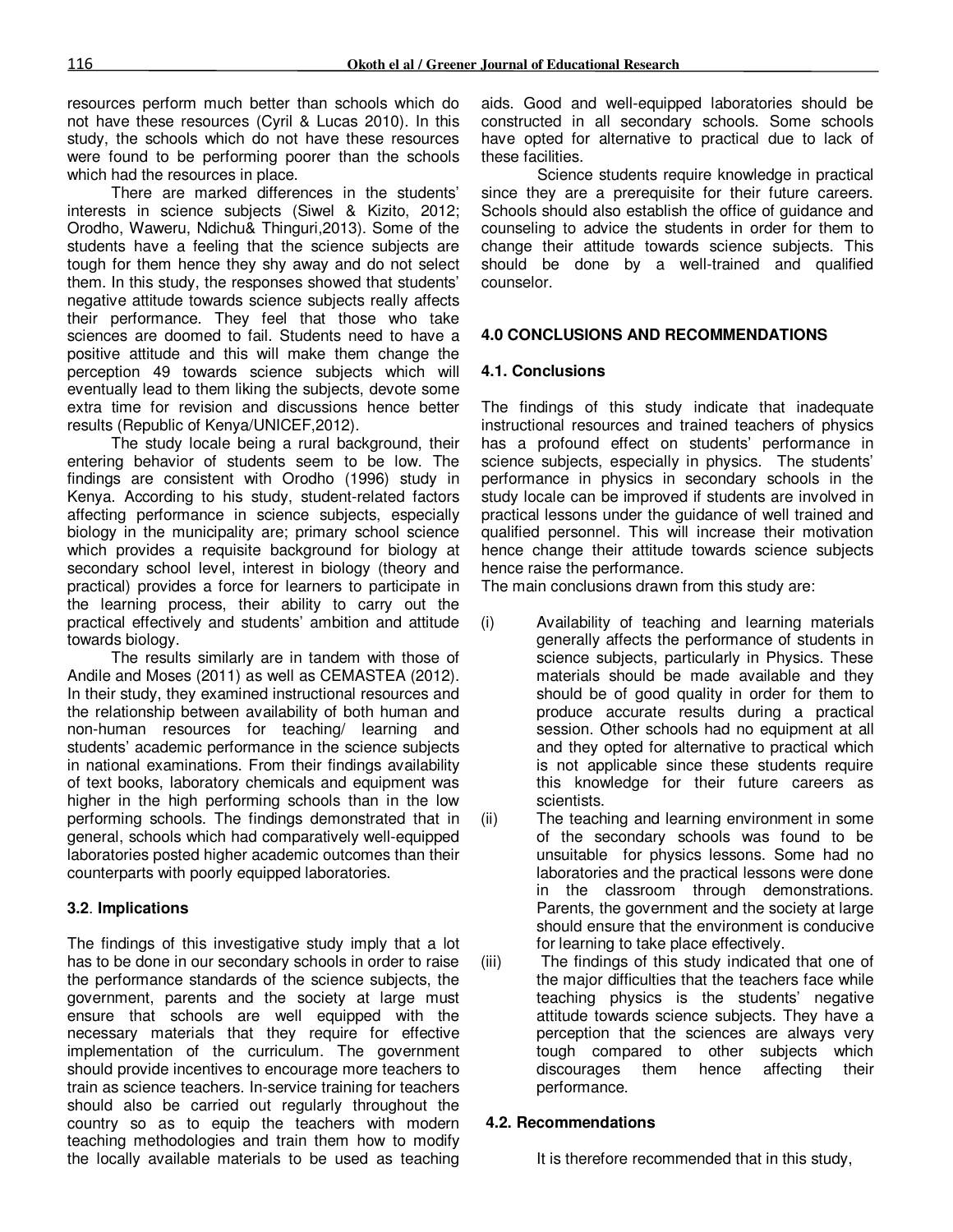- (i) The low achievement level in science subjects at secondary level demands for revolutionary ideas to motivate students in learning the science subjects. Teachers should use high impact methods of teaching including use of computers in teaching physics in order to motivate and sustain students' interest in sciences as far as possible and in most science topics.
- (ii) The government, parents, school administration and the society in the study locale of Kenya at large should work together to ensure that the teaching and learning environment is conducive to the teachers of physics and students pursuing physics for effective learning to take place. They should give support by providing the necessary materials and equipment required which includes well equipped laboratories.
- (iii) Teachers of physics in the study locale should be more innovative in preparing teaching and learning materials to help them modify their teaching strategies in order to embrace the benefits of interactive teaching, including longer and increased students' conceptual understanding.

### **REFERENCES**

- Alshami, J.(2013).The teaching Gap : Best ideas from the world of teachers for improving education in the classroom. Simon and Shuster.
- Anderson, C.S. (2004).Implicit theories of intelligence prediction across an adolescent transition: A<br>Longitudinal study and intervention. Child Longitudinal study and intervention. Child Development, 78(1), 246-263.
- Akinola B,. (2006). Factors that contribute to poor performance among students in secondary schools, Sun's ray, Nigeria.
- Andile M & Moses M,. (2011) Factors associated with high school learners' performance, South African journal of sciences.
- Belinda P, (2010). Academic failure in secondary schools, Interplay of health problems and sciences.
- CAG Audit report. (2009). Causes of poor performance in sciences and mathematics subjects, Ministry of Education and vocational training.
- CEMASTEA. (2011). Baseline Study. Nairobi, Unpublished. Center for Mathematics and Science and Technology Education in Africa. Nairobi. Kenya.
- CEMASTEA. (2012) Training needs assessment report, Nairobi, Center for Mathematics and Science and Technology Education in Africa. Nairobi. Kenya.
- Chonjo, P.M, Osaki, K.M Possi & Mrutu P, (1996) Improving science education at secondary school. A situational analysis of selected Government schools in mainland Tanzania, Dar es Salaam: MoE/GTZ.
- COSTECH,( 2008). Performance of science subjects in comparison with the current technological changes, Ministry of Education and Vocational Training.
- Cyril K & Lucas H,.(2010) Factors influencing academic performance of ward secondary schools, Moshi, Tanzania.
- Dzana E.N, (2012). Poor performance in science subjects in Malawi, University of Malawi. Education sector Development Program (ESDP), 2011, education sector performance report.
- Fabio C & Laura L, (2010). Analysis of the factors affecting pupil's science achievement, case study in Italy. Italy.
- Githinji, C.K. (2007). Instructional Methods in Education. Kenya Institute of Education, current Kenya Institute of Curriculum Development, Nairobi. Kenya.
- Kenya National Examinations Council. (2016). The 2015 Examination Performance of Students in KCSE in selected subjects Report. Nairobi, Kenya.
- Kenya National Examinations Council. (2015). The Performance of Students in KCSE in selected subjects from 2006-2014. Nairobi, Kenya.
- Khatete, I. (2007). The extent of utilization of Education Commissions in Planning quality education in primary schools in Kenya, Un-published PhD thesis, University of Nairobi. Kenya.
- Kothari C.R. (2008). Research methodology methods and techniques, New Delhi, new age international (P) ltd.
- Orodho, A.J. (1996). Correlates of students' academic performance in physical science subjects in secondary schools in Kenya. Unpublished PhD Thesis in science education curriculum. Kenyatta University; Kenya.
- Orodho, J .A. (2012).*Techniques of writing research proposals and reports in education and social sciences*. Maseno/Nairobi: KANEZJA HP ENTERPRISE.
- Orodho, J .A. (2013).Progress towards attainment of Education for All (EFA) among nomadic pastoralists: Do home-based variables make a difference in Kenya?. *Research on Humanities and social sciences* pages 54-67.
- Orodho, A. J, Waweru, P.N, Ndichu.,&Thinguri.(2013).Basic education in Kenya: Focus on strategies applied to cope with schoolbased challenges inhibiting effective implementation of curriculum. *International Journal of Education and Research.Vol 1.No.11 November, 2013* pp1-10.
- Orodho, A.J.; Khatete, I & J.P Mugiraneza. (2016). *Concise Statistics: An illustrative approach to problem solving*. Kanezja Publisher. Nairobi's: 978- 9966-7350-9-7.
- Republic of Kenya**.**(2012). Sessional Paper No.14 of 2012 on realigning education and training to the Constitution of Kenya2010 and Vision 2030 and beyond. Ministry of Education Science and Technology. Nairobi. Kenya2012b). A Policy Framework for re-aligning education to the Constitution 2010 and Vision 2030 and beyond.
- Osaki, K.M,(2007). Science and mathematics teaching preparation in Tanzania: Lesson from teachers improvement project in Tanzania 1965-2006 Dar es